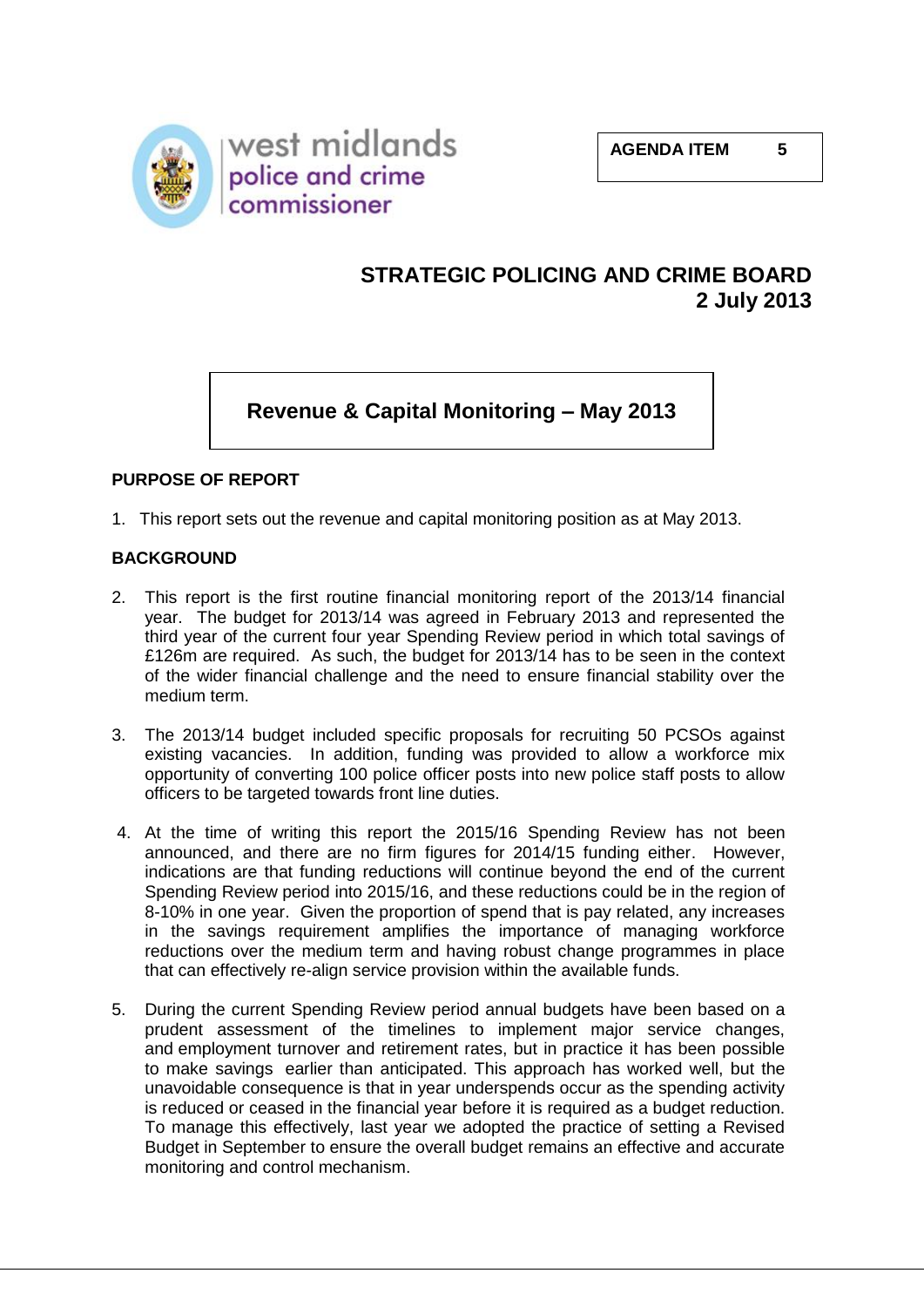#### **2013/14 REVENUE OUTTURN FORECAST**

- 6. The initial outturn forecast for 2013/14 identifies some key under spends on police pay budgets. The latest monitoring shows a number of underspends compared to the approved budget, which can be summarised as:
	- The first area of under spend comes from the workforce mix posts, because of the time required for recruitment to the police staff posts the savings from being able to remove police posts will be realised as part of setting the 2014/15 budget. This under spend is £5.0m.
	- The second area of pay under spend relates to the implementation of the non  $\bullet$ emergency call handling hubs within the 5Ci programme. The budget strategy has been based on achieving savings from this project in 2014/15, and the hubs are due to go live in November 2013, in line with the timescales and savings requirement in the budget strategy. However, current police officer vacancies and the use of police staff mean that this will create an under spend of £5.0m in 2013/14.
	- In addition to the above points, the trend of a higher number of police leavers than planned has continued. This helps to secure the correct level of reductions over the medium term, but means an under spend in 2013/14 of around £2.0m is expected.
- 7. It is important to keep in mind that the current under spend on police pay in 2013/14 is part of the overall reduction in police numbers required to balance the budget over the medium term. The chart below shows the planned reduction in police establishment and strength.

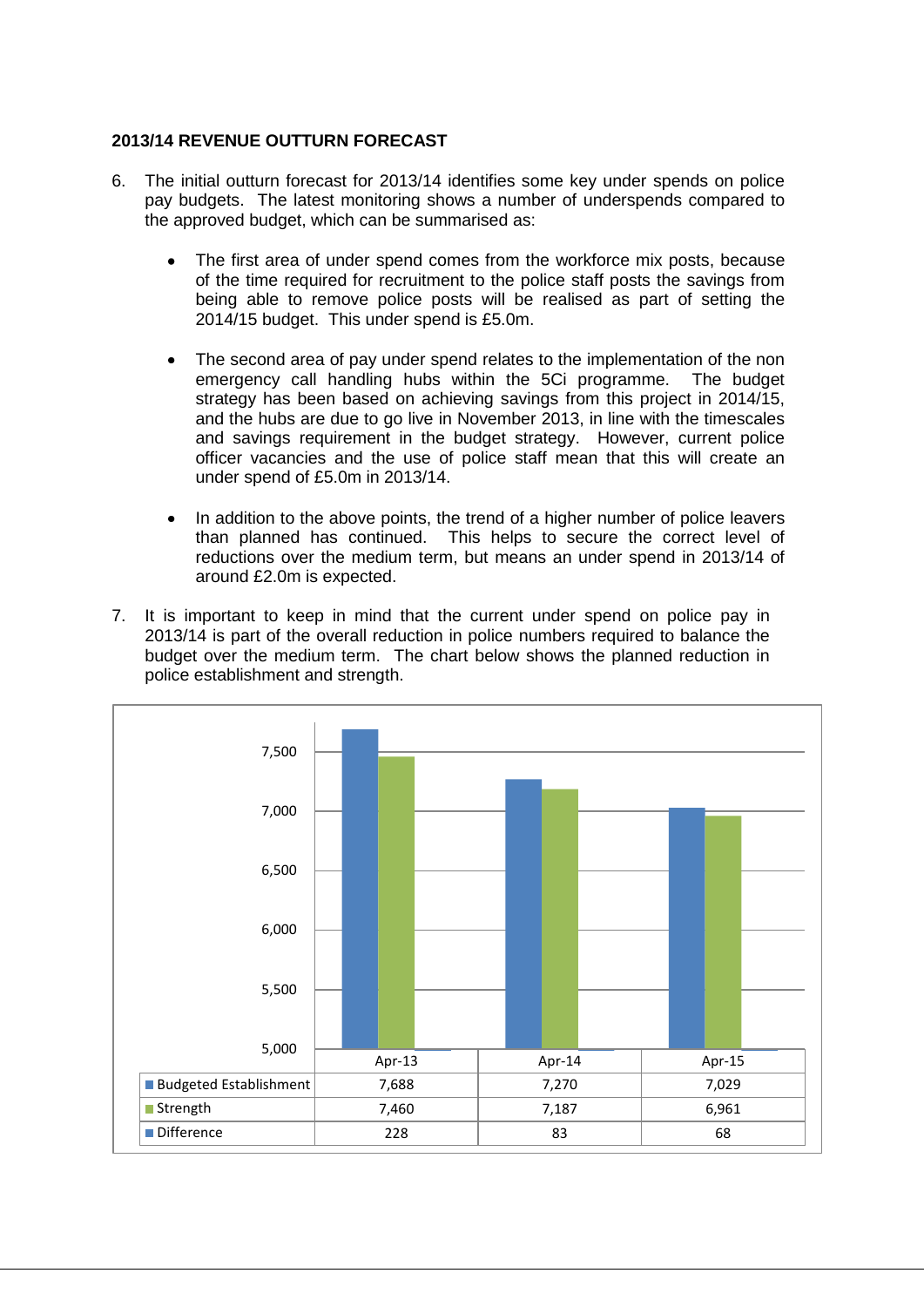- 8. The chart shows that the forecast gap between budgeted establishment and strength reduces to an acceptable position over the next couple of years (83 in April 14, and 68 in April 15). Planning for a small gap between the budgeted establishment and strength creates additional flexibility and choices in budget planning and means limited options for workforce mix and/or recruitment can potentially be considered over the medium term.
- 9. Therefore, the position relating to core funded pay budgets for 2013/14 is shown below.

| <b>Description</b>       | <b>Current</b><br><b>Budget</b><br>£,000 | <b>Actuals</b><br><b>YTD</b><br>£,000 | Variance<br><b>YTD</b><br>£,000 | <b>Estimated</b><br><b>Outturn</b><br>£,000 | <b>Outturn</b><br><b>Variance</b><br>to Budget<br>£,000 |
|--------------------------|------------------------------------------|---------------------------------------|---------------------------------|---------------------------------------------|---------------------------------------------------------|
| Police Pay               | 346,608.9                                | 56,210.8                              | $-1,445.4$                      | 334,264.8                                   | $-12,344.1$                                             |
| Police Staff Pay         | 88,011.9                                 | 16,125.4                              | 1,463.6                         | 84,502.1                                    | $-3,509.8$                                              |
| PCSO Pay                 | 20,536.6                                 | 2,881.8                               | $-541.0$                        | 17,871.6                                    | $-2,665.0$                                              |
| <b>Total Central Pay</b> | 455,157.4                                | 75,218.0                              | $-522.8$                        | 436,638.5                                   | $-18,518.9$                                             |

- 10. The table shows that pay budgets are forecast to underspend by £18.5m. The underspends on police staff and PCSO budgets come from vacancies and some additional post reductions from the Shared Services programme that were not clarified until after the budget had been drafted.
- 11. As the under spend on pay related budgets arises from early realisation of savings and vacancies, it would be sound financial management to prepare a revised budget in September and move the under spends on pay budgets into a contribution to reserves. This would have the effect of re-aligning the pay budgets and maintaining a relevant spending control mechanism in 2013/14. It would also support the review of reserves in the autumn of 2013 that is planned as part of the 2014/15 budget setting process.
- 12. The overall budget position, including pay budget and non pay budgets, is an estimated under spend of £20.3m. This is broken down over ACPO portfolios in the table below.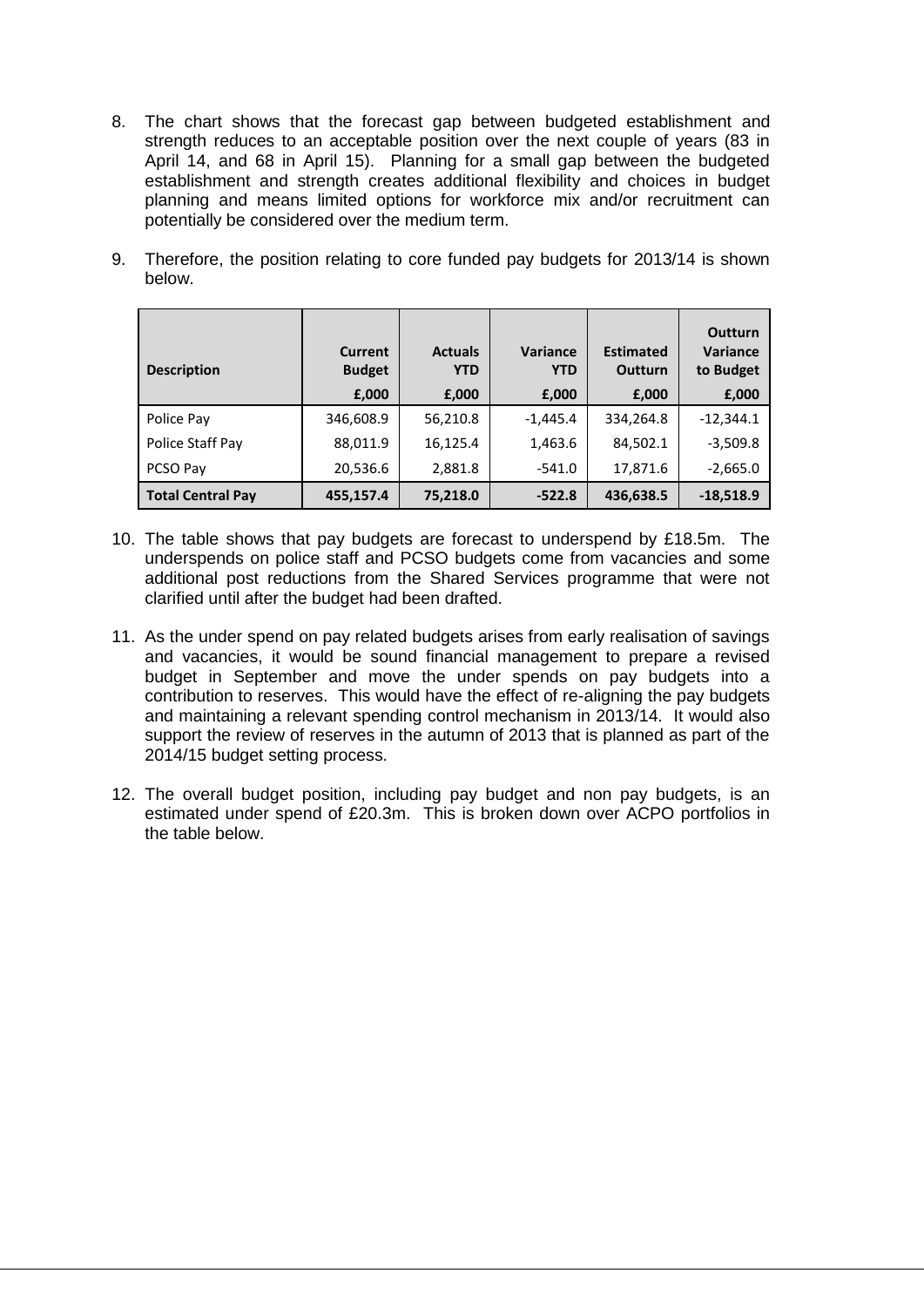| <b>Description</b>                         | <b>Current</b><br><b>Budget</b><br>£,000 | <b>Actual YTD</b><br>£,000 | Variance<br><b>YTD</b><br>£,000 | <b>Estimated</b><br><b>Outturn</b><br>£,000 | <b>Outturn</b><br>Variance<br>to Budget<br>£,000 |
|--------------------------------------------|------------------------------------------|----------------------------|---------------------------------|---------------------------------------------|--------------------------------------------------|
| LPUs                                       | 3,861.9                                  | 453.4                      | 9.7                             | 3,859.7                                     | $-2.2$                                           |
| <b>ACC Local Policing</b>                  | 1,171.5                                  | 112.3                      | $-26.1$                         | 1,077.7                                     | $-93.8$                                          |
| <b>ACC Operations</b>                      | 12,034.2                                 | $-477.8$                   | $-2,218.5$                      | 11,652.2                                    | $-382.0$                                         |
| <b>ACC Crime</b>                           | 6,833.4                                  | 964.4                      | $-43.3$                         | 7,387.2                                     | 553.8                                            |
| <b>ACC Protection</b>                      | 6,802.0                                  | 943.0                      | 2,405.2                         | 6,100.9                                     | $-701.1$                                         |
| <b>DCC Thompson</b>                        | 1,553.2                                  | 321.8                      | 199.9                           | 1,574.7                                     | 21.5                                             |
| <b>Director of Resources</b>               | 28,935.3                                 | 3,250.4                    | $-320.6$                        | 29,374.5                                    | 439.2                                            |
| <b>Chief Information Officer</b>           | 12,189.6                                 | 2,166.7                    | 1,052.4                         | 12,167.7                                    | $-21.9$                                          |
| Sub Total - devolved budgets               | 73,381.1                                 | 7,734.2                    | 1,058.6                         | 73,194.6                                    | $-186.5$                                         |
| Central Pay                                | 455,157.4                                | 75,218.0                   | $-522.8$                        | 436,638.5                                   | $-18,518.9$                                      |
| <b>Central Budgets</b>                     | 28,247.5                                 | $-1,022.2$                 | $-4,535.8$                      | 26,675.6                                    | $-1,571.9$                                       |
| Sub Total - central budgets                | 483,404.9                                | 74,195.7                   | $-5,058.7$                      | 463,314.1                                   | $-20,090.8$                                      |
| <b>TOTAL FORCE LEVEL</b>                   | 556,786.0                                | 81,929.9                   | $-4,000.1$                      | 536,508.7                                   | $-20,277.3$                                      |
| Office of Policing & Crime<br>Commissioner | 1,884.0                                  | 199.9                      | $-67.3$                         | 1,848.4                                     | $-35.6$                                          |
| CSF Expenditure*                           | 7,319.0                                  | 1915.2                     | 1,915.2                         | 7,319.0                                     | 0.0                                              |
| <b>CSF Grant</b>                           | $-6,969.0$                               | 0.0                        | 0.0                             | $-6,969.0$                                  | 0.0                                              |
| <b>TOTAL REVENUE BUDGET</b>                | 559,020.0                                | 84,045.0                   | $-2,152.2$                      | 538,707.1                                   | $-20,312.9$                                      |

*\*Includes £350,000 for non-recurring invest to save schemes funded via reserves.*

- 13. The table shows that spending across all devolved budgets is forecast to be broadly in line with the budget. There are a number of over and under spends which will be monitored and acted upon as necessary through the routine budget control processes.
- 14. A subjective breakdown of the budget and outturn forecast is shown in appendix 1.

#### **Capital Budget 2013/14**

- 15. This section explains the key components of the 2013/14 Capital Budget.
- 16. Within the capital programme New Build comprises of £5.7m for Western Custody provision and £4.8m for Central Birmingham Custody provision and Planned Build represents the first phase of the rationalisation of the Central Birmingham Estate. This will ultimately lead to the vacation of expensive city centre leased property. A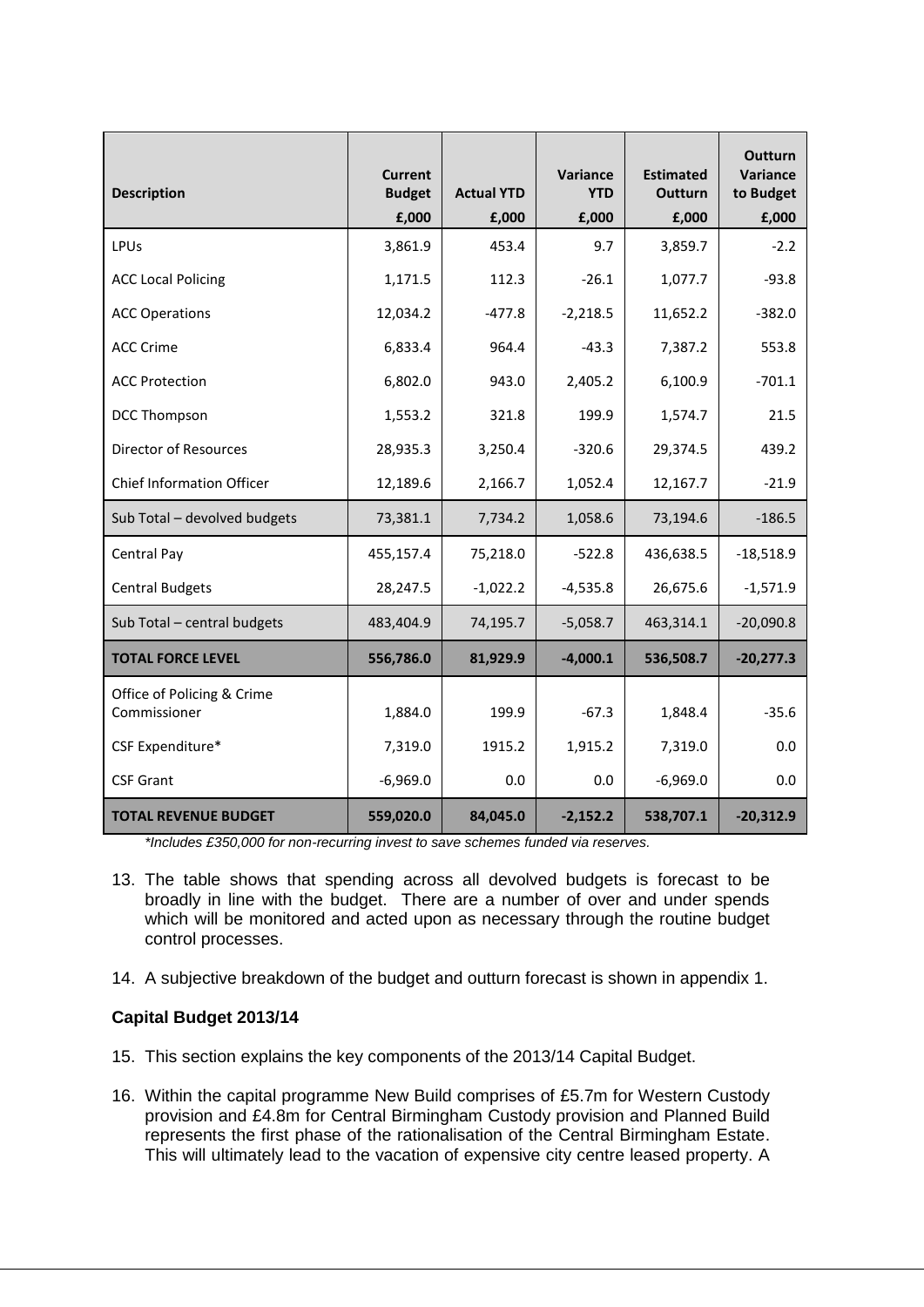detailed business case has now been approved and preliminary works are anticipated.

|                               | 2013/14<br><b>Original</b><br><b>Budget</b><br>£000 | <b>Re-Phasing</b><br>£000 | 2013/14<br><b>Current</b><br><b>Budget</b><br>£000 | <b>Budget</b><br><b>YTD</b><br>£000 | <b>Actual</b><br><b>YTD</b><br>£000 | Variance<br><b>YTD</b><br>£000 |
|-------------------------------|-----------------------------------------------------|---------------------------|----------------------------------------------------|-------------------------------------|-------------------------------------|--------------------------------|
| <b>New Build</b>              | 10,500                                              | $\Omega$                  | 10,500                                             | $\mathbf 0$                         | (3)                                 | (3)                            |
| <b>Planned Build</b>          | $\mathbf{0}$                                        | 9,127                     | 9,127                                              | 0                                   | 0                                   | 0                              |
| Systems & Infrastructure      | 1,070                                               | $\mathbf 0$               | 1,070                                              | 0                                   | (16)                                | (16)                           |
| <b>Call Handling</b>          | 400                                                 | $\mathbf 0$               | 400                                                | 0                                   | 191                                 | 191                            |
| New ICT                       | 1,296                                               |                           | 1,296                                              | 0                                   | (45)                                | (45)                           |
| Programme Gateway             | 75                                                  | 0                         | 75                                                 | $\mathbf 0$                         | (1)                                 | (1)                            |
| Vehicles                      | 3,000                                               | 0                         | 3,000                                              | 0                                   | 4                                   | 4                              |
| Equipment                     | 200                                                 | $\mathbf{0}$              | 200                                                | 0                                   | 0                                   | $\mathbf 0$                    |
| <b>Counter Terrorism</b>      | $\overline{0}$                                      | 0                         | 0                                                  | $\mathbf 0$                         | 16                                  | 16                             |
| <b>Total Approved Schemes</b> | 16,541                                              | 9,127                     | 25,668                                             | $\mathbf 0$                         | 146                                 | 146                            |

17. The below table shows the Capital Budget Monitoring.

18. The table shows that no spend has been profiled during April and May, with very minimal spend taking place. The main areas of spend will take place later in the year and the profiled budget reflects this. The credits represent uncleared capital accruals for costs incurred in 2012/13 but not yet invoiced by suppliers.

#### **FINANCIAL IMPLICATIONS**

19. There are no direct financial implications from this report.

#### **LEGAL IMPLICATIONS**

20. There are no direct legal implications from this report.

#### **RECOMMENDATIONS**

21. The Board is asked to note the report.

Mike Williams **David Wilkin** PCC's Chief Finance Officer WMP Director of Resources